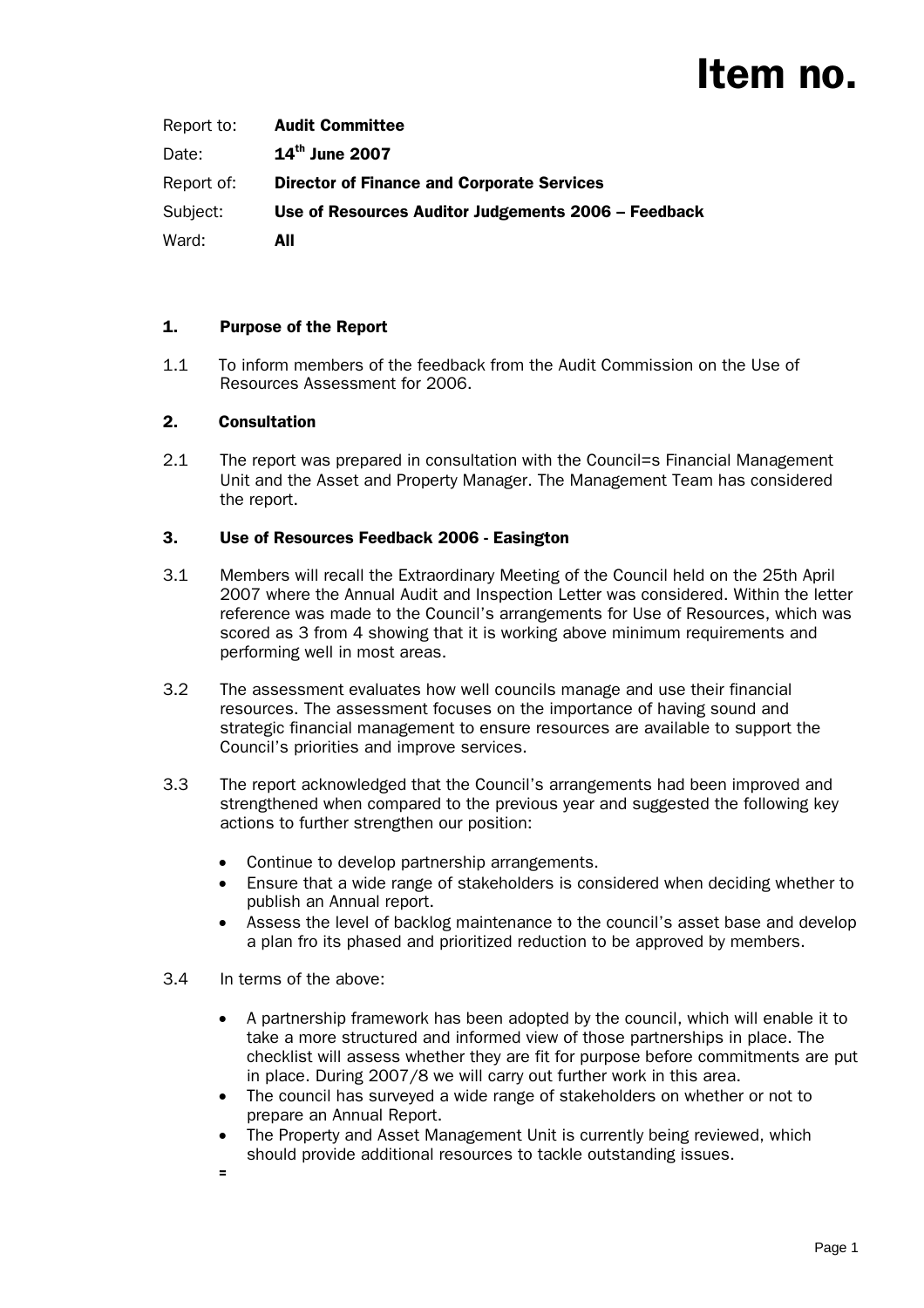3.5 Attached to the report is the Use of Resources Feedback Report for 2006, which gives further details on the assessment suggesting areas where the Council may be able to improve its position. The Financial Management Team is liaising with the Audit Commission to clarify the position on these matters and assess any resource implications.

The theme scores are summarised below where it should be noted that value for money is scored in 2 parts as indicated with the overall score. The average score of 2.5 is rounded down to 2. in overall terms the Council has improved in a number of areas but insufficiently to increase the overall score.

| Key Line of Enguiry/theme                                                             | <b>Score 2006</b>       | <b>Score 2005</b>  |
|---------------------------------------------------------------------------------------|-------------------------|--------------------|
| <b>Financial Reporting</b>                                                            | З                       | 3                  |
| Financial Management                                                                  | 2                       | 2                  |
| <b>Financial Standing</b>                                                             | З                       | 3                  |
| Internal Control                                                                      | З                       |                    |
| Value for Money:<br>1. Achievement of VFM.<br>2. Management and<br>Improvement of VFM | $\mathbf{2}$<br>3)<br>2 | 2)<br>$\mathbf{2}$ |
| <b>OVERALL SCORE</b>                                                                  |                         |                    |

3.6 Appendix 1 of the Feedback Report informs the Council of changes to the key lines of enquiry (KLOES), which the Audit commission uses in the assessment. I'm confident the changes will not adversely affect the Council's position.

### 4. National and Regional Position – District Councils

### *k~íáçå~ä=mçëáíáçå=*

4.1 The national position showed improvement with over 58% now performing at above the minimum standards compared to around 37% in 2005. There are 7 Councils achieving the top score with 6 achieving a score of 1, below minimum standards. Around 28% of authorities improved in the last year.

## Table 1 – National Distribution of scores for District Councils (2005 and 2006)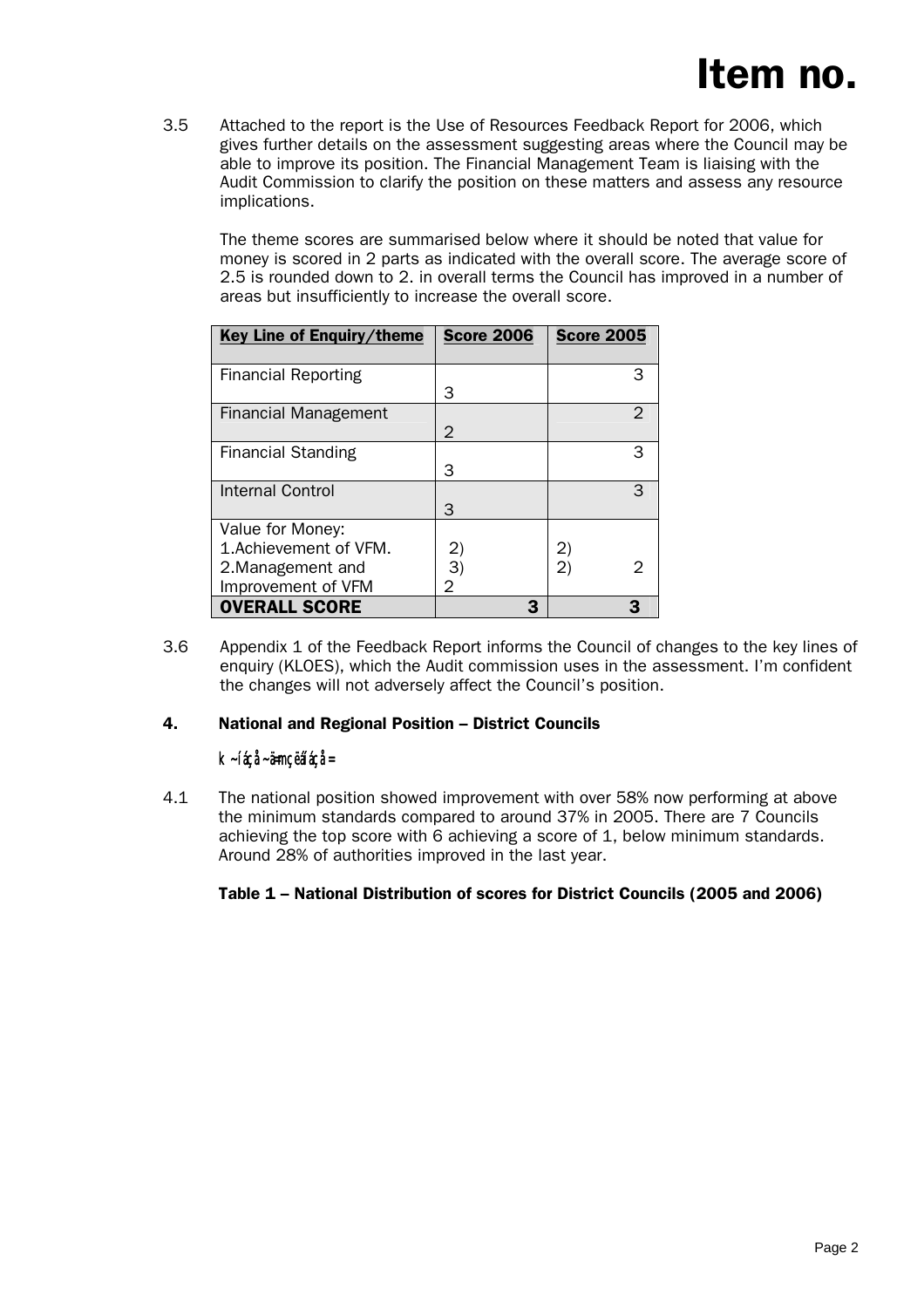# Item no.



4.2 The above table compares 2005 scores with those of 2006. The chart shows a reduction in the number of authorities scoring 1 and a slight change in the maximum score of 4 but the main change shows a significant number of authorities moving from a rating of 2 to 3. Whereas in 2005 only around 80 achieved a score of 3 this increased to 131 in 2006.

### *= oÉÖáçå~ä=mçëáíáçå=*

4.3 The following table shows the position of District Councils in Durham and Northumberland.

| <b>Authority</b>    | 2005<br>Score  | 2006<br>Score  |
|---------------------|----------------|----------------|
| Durham              |                |                |
| Chester le Street   | 2              | <u>2</u>       |
| Derwentside         | $\overline{c}$ | 3              |
| Durham City         | $\overline{c}$ | 3              |
| Easington           | 3              | 3              |
| Sedgefield          | 3              | 3              |
| <b>Teesdale</b>     | $\overline{1}$ | $\overline{2}$ |
| Wear Valley         | $\overline{2}$ | 3              |
| Northumberland      |                |                |
| Alnwick             | $\overline{2}$ | з              |
| Berwick-upon-       | $\overline{2}$ | $\overline{2}$ |
| Tweed               |                |                |
| <b>Blyth Valley</b> | 3              | з              |
| Castle Morpeth      | $\overline{2}$ | 3              |
| Tynedale            | $\overline{2}$ | 3              |
| Wansbeck            | $\overline{2}$ | 3              |

4.4 From the above it can be seen that 8 authorities from 13 have improved their scores and whereas in 2005 only Easington, Sedgefield and Blyth Valley were assessed as working above minimum requirements and performing well this has increased to 10, which is very positive for the region.

#### 5.0 Implications